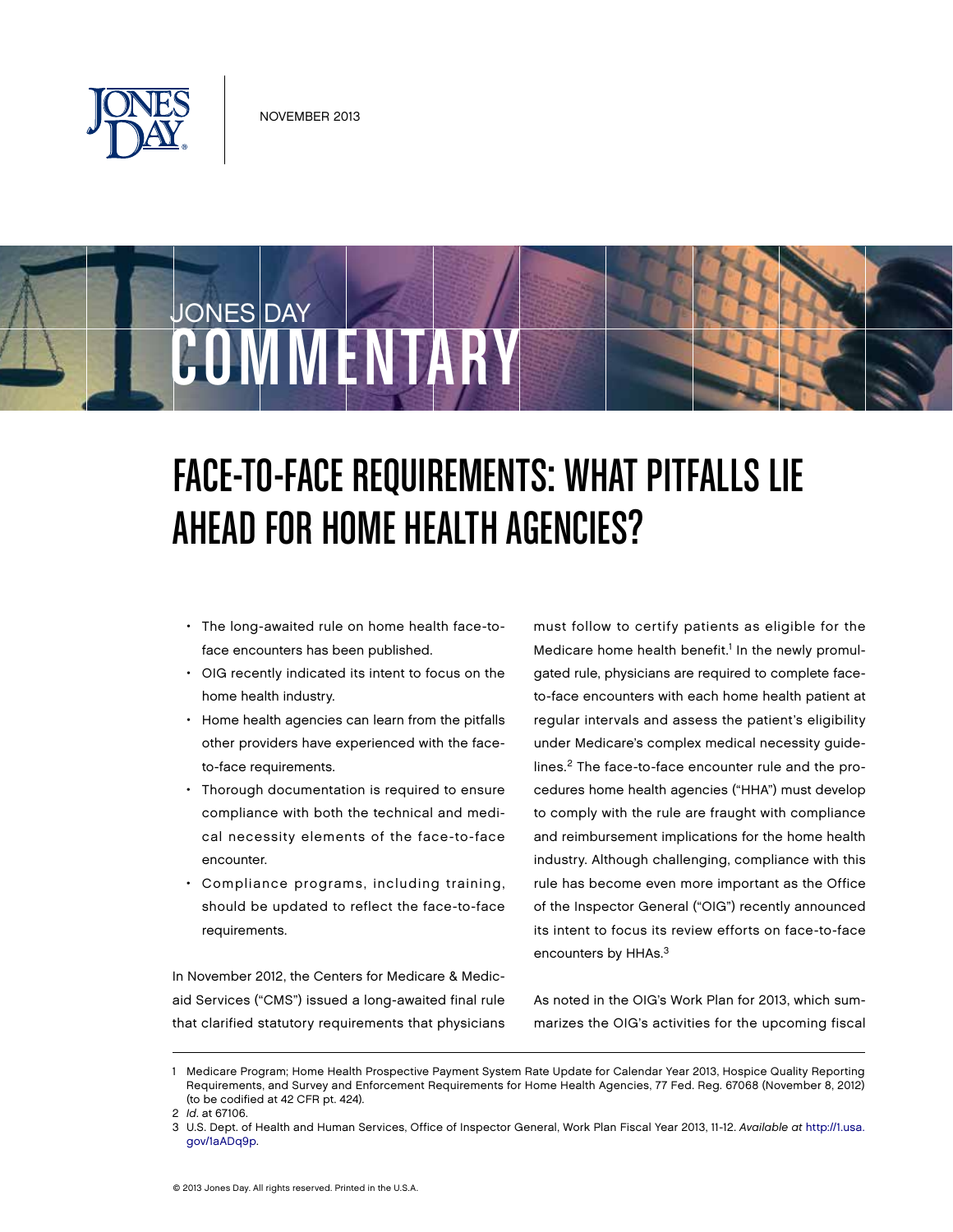year, the OIG intends to analyze the extent to which HHAs are complying with the face-to-face encounter requirements. In light of the government's ongoing focus on fraud and abuse activities in the health care industry, as well as the OIG's intent to focus specifically on HHAs in this upcoming year, it is vital that HHAs are knowledgeable about the requirements of face-to-face encounters and develop compliance measures to respond effectively to those requirements.

#### Fundamental Requirements

The first step to complying with the face-to-face encounter rule is to fully understand its technical requirements.4 To certify a patient as eligible for home health services, physicians are required to certify that:

Home health services are (or were) needed because the patient is (or was) confined to the home;

The patient needs (or needed) skilled services on an intermittent basis;

A plan of care has been established and is periodically reviewed by a physician, and

The services are (or were) furnished while the patient is (or was) under the care of a physician.

Furthermore, as of January 1, 2011, Medicare requires that a certifying physician document that the physician, or an allowed non-physician practitioner ("NPP"), had a face-toface encounter with the individual seeking home health services.<sup>5</sup> Allowable non-physician practitioners

include a certified nurse-midwife, a physician assistant, or a nurse practitioner or clinical nurse specialist working in collaboration with the physician.

Once this encounter occurs, the certifying physician must personally compose a narrative describing the patient's clinical condition as observed during the face-to-face encounter and documenting how the patient's clinical condition

supports the patient's homebound status and need for skilled services. The narrative must be signed by the certifying physician, and the certification must include both the date when the physician or NPP saw the patient and the date when the physician signed his/her narrative.<sup>6</sup>

### Potential Pitfalls of the Face-to-Face **ENCOUNTER**

Although the face-to-face encounter requirement is new to the home health industry, the face-to-face requirement is not new to other segments of the health care industry. Indeed, hospice providers have been required to complete face-to-face encounters to recertify patients for hospice services since January 1, 2011.<sup>7</sup> Similar to the face-to-face requirements now imposed on HHAs, CMS requires that hospices meet specific requirements when conducting and documenting face-to-face encounters. The Medicare Benefit Policy Manual requires that a hospice physician or hospice nurse practitioner must have a face-to-face encounter with the beneficiary within 30 days of the individual's third benefit period, and up to 30 days prior to every subsequent benefit period. The physician or nurse practitioner is required to document the specific clinical findings found in that encounter and attest that these findings support a life expectancy of six months

or less.<sup>8</sup>

Because hospice providers have been reviewed for compliance with face-to-face requirements since the final rule specific to hospice agencies was finalized in November 2010, HHAs may learn valuable lessons from some of the pitfalls that hospices have experienced with face-to-face documentation. Most notably, hospice providers have experienced an uptick in Medicare contractor audits and resulting claims denials, often based on technical flaws in the face-to-face documentation. In many instances, hospice claims have been denied because of a lack of signature by the certifying physician and/or the lack of a date on the certification. In

<sup>4 42</sup> C.F.R. § 424.22(a).

<sup>5 42</sup> C.F.R. § 424.22(a)(v).

<sup>6 42</sup> C.F.R. § 424.22(a)(v)(D).

<sup>7 42</sup> C.F.R. § 418.22(a)(4).

<sup>8</sup> Centers for Medicare & Medicaid Services: Medicare Benefit Policy Manual, Pub. No. 100-02, ch. 9 § 20.1 (Rev. 144, April 06, 2011). *Available at* [http://go.cms.gov/15PGYCV.](http://go.cms.gov/15PGYCV)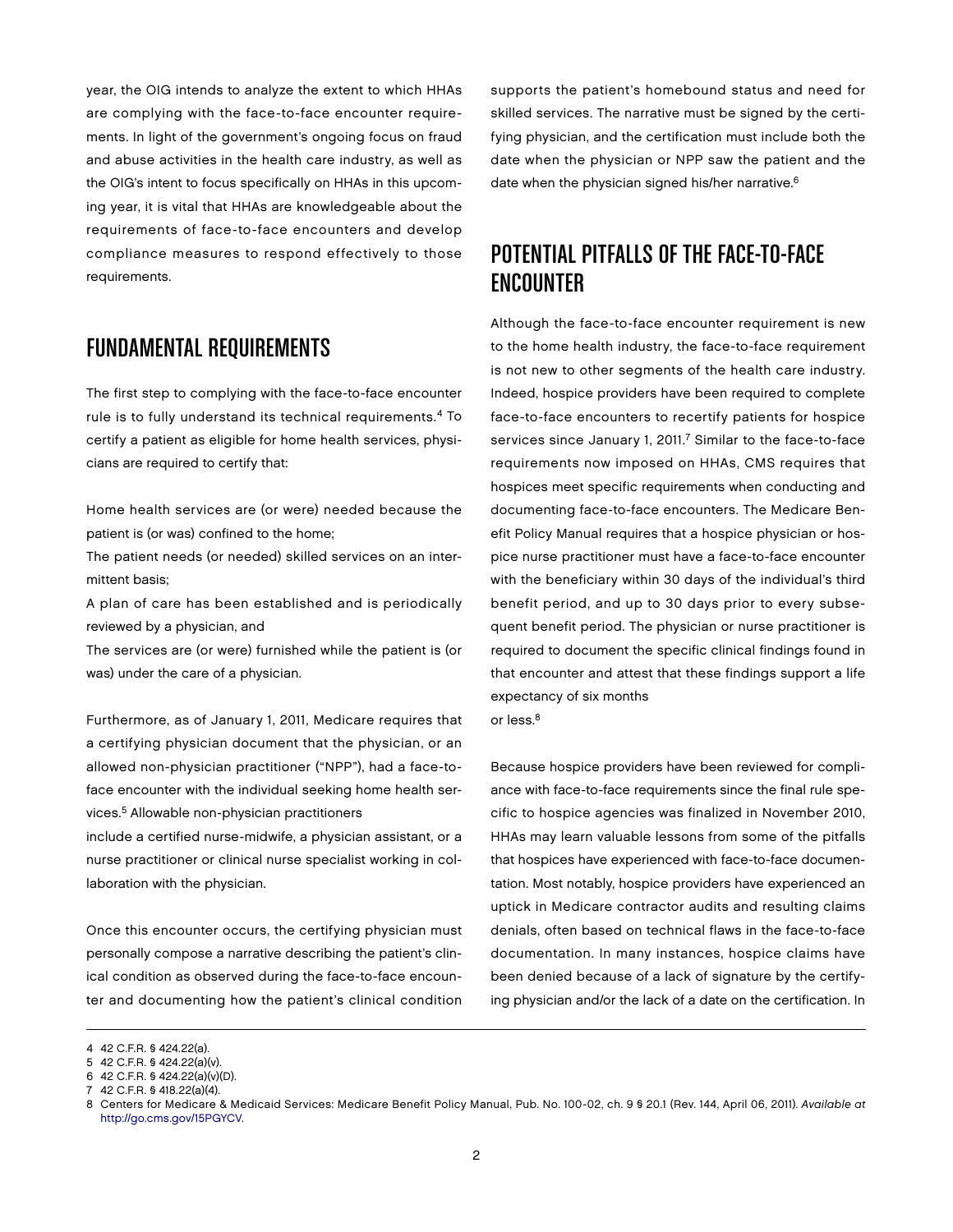other instances, hospice claims have been denied because the narrative is not deemed sufficient to justify the patient as appropriate for hospice.

The increasing amount of audits and resulting claim denials not only negatively affect hospices' reimbursement flow but also place an increasing burden on hospices to analyze the cost/benefit ratio associated with appealing such denials. Complicating the hospice's evaluation of whether to appeal is the realization that the administrative appeal process by which providers appeal claim denials is incredibly backlogged, so much so that it may take months, if not a year or more, to appeal denied claims. During this time, interest continues to accrue on the amount sought to be recouped by a Medicare contractor.

### Strategies to Reduce the Risk of Such Pitfalls

In light of what hospices have experienced with claims denials based on perceived flaws in the face-to-face encounter documentation, HHAs can implement a number of strategies to reduce the risk of being subject to denials related to face-to-face requirements. For example, to reduce the risk of claim denials resulting from technical documentation errors, it is important for HHAs to thoroughly analyze what Medicare specifically requires for face-to-face encounters and the corresponding documentation of such encounters. This, in turn, will enable HHAs to prospectively evaluate their face-to-face encounter forms to ensure that all appropriate data fields and required language are contained in the forms. That way, when the face-to-face encounter forms are completed, there will be a clear roadmap as to exactly what information should be included on the form. Furthermore, by ensuring that the forms have all required fields and language, the HHA will immediately be able to determine whether the grounds for any denial, particularly if technical, are based on Medicare requirements or possibly an inaccurate interpretation of those requirements by the Medicare contractor.

Additionally, it is important for HHAs to ensure that all staff fully understand the specifics of the face-to-face requirement. To accomplish this, HHAs are urged to update their regular compliance training to specifically address the face-to-face requirement, including documentation of the face-to-face encounter. As part of this compliance training, it may be wise to incorporate any claims denials based on face-to-face requirements into real-time training, so that any flaws in the face-to-face procedures and documentation are corrected immediately to avoid similar errors in the future. It may also be wise for HHAs to provide specific training on the face-to-face requirement and associated documentation to those individuals responsible for appealing claims denials, so that those individuals can easily understand the grounds for denial and evaluate the risks and benefits of appealing a particular claim.

## Medical Necessity

In addition to ensuring that HHAs and their staff fully understand the requirements of the face-to-face encounter and corresponding documentation, it is also imperative that HHAs fully understand the medical necessity implications of the face-to-face encounter form. Under the hospice requirements, with regard to medical necessity, Medicare requires that the narrative statement prepared by the certifying physician be based upon the clinical condition of the patient at the time of the encounter.<sup>9</sup> If the certifying physician concludes that the patient continues to be eligible for hospice services, the narrative statement must describe, in particular, the clinical conditions of the patient that support the physician's medical determination. Similarly for HHAs, if the certifying physician concludes that the beneficiary is eligible for home health services, the narrative statement must describe, in particular, the clinical conditions that support that the patient is homebound and requires skilled services.<sup>10</sup>

<sup>9</sup>  *Id*. 10 42 C.F.R. § 424.22(a)(v)(D).